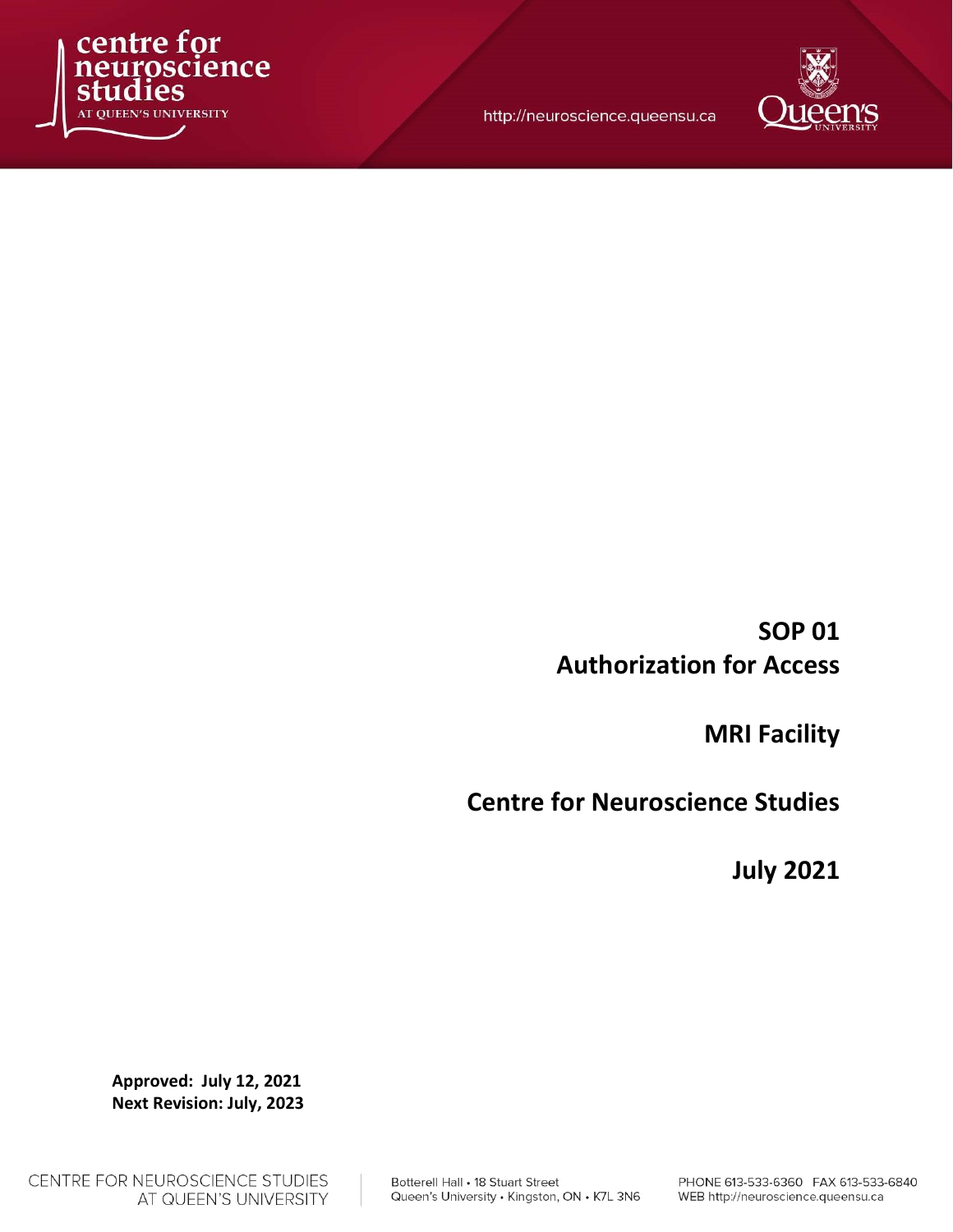| <b>TABLE OF CONTENTS</b>       |        |
|--------------------------------|--------|
| 1. Summary                     | Page 3 |
| 2. Entry Restrictions          | Page 4 |
| 3. Security Access - Procedure | Page 5 |
| 4. Entry Regulations           | Page 6 |
| 5. Essential Access            | Page 7 |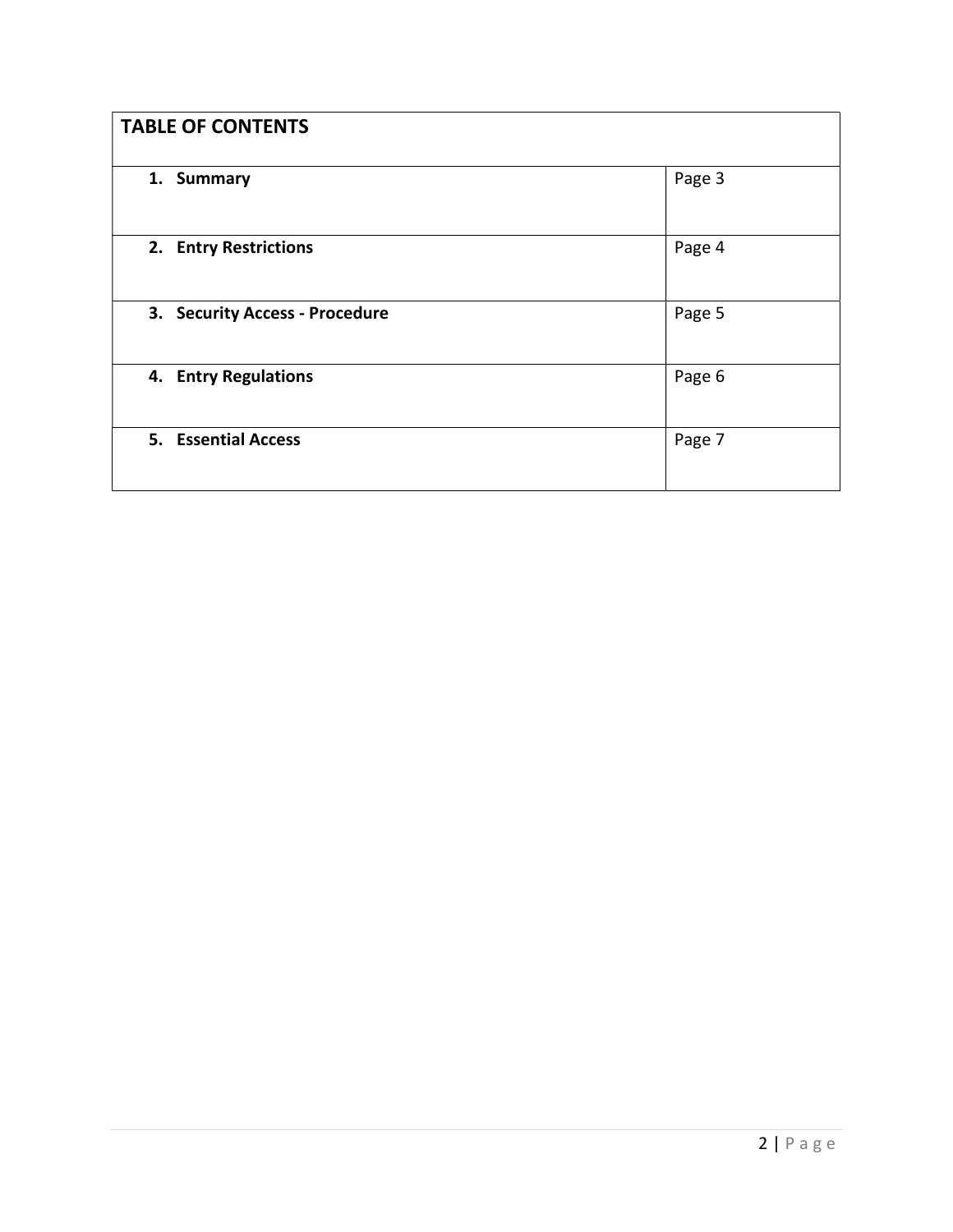#### **SUMMARY**

- i. The 3T MRI Facility is used primarily for in-vivo studies of human and animal structure and function. These studies include assessment of metabolism and physiology, cognitive function, and vascular dynamics, not only in normal and research patient populations, but also in in-vitro and animal models using a variety of advanced nuclear magnetic resonance imaging and spectroscopy techniques. The facility resources are available to peerreviewed grant funded scientific collaborators with appropriate Review Ethics Board protocols in place (See SOP 04 – New Protocols and Ethics Procedures).
- ii. Research involving Magnetic Resonance Imaging (MRI) at high magnetic field strengths present unique hazards to both research subjects and individuals working within and around the MRI system. Consequently, the potential for serious personal injury is present due to the sheer size and strength of the static magnetic field along with the flexibility of the research system and associated peripheral hardware.
- iii. The static magnetic field in the 3T MRI facility is always present. It is important that all those entering the facility be aware of the presence of the field, as it cannot be detected by one person in any way, i.e., magnetic fields cannot be felt, seen, or smelled.
- iv. Entry to the MR Facility is at the discretion of the MR Manager and MR Lead (See Personnel and Emergency Contacts - http://neuroscience.queensu.ca/facilities/mrifacility#sop)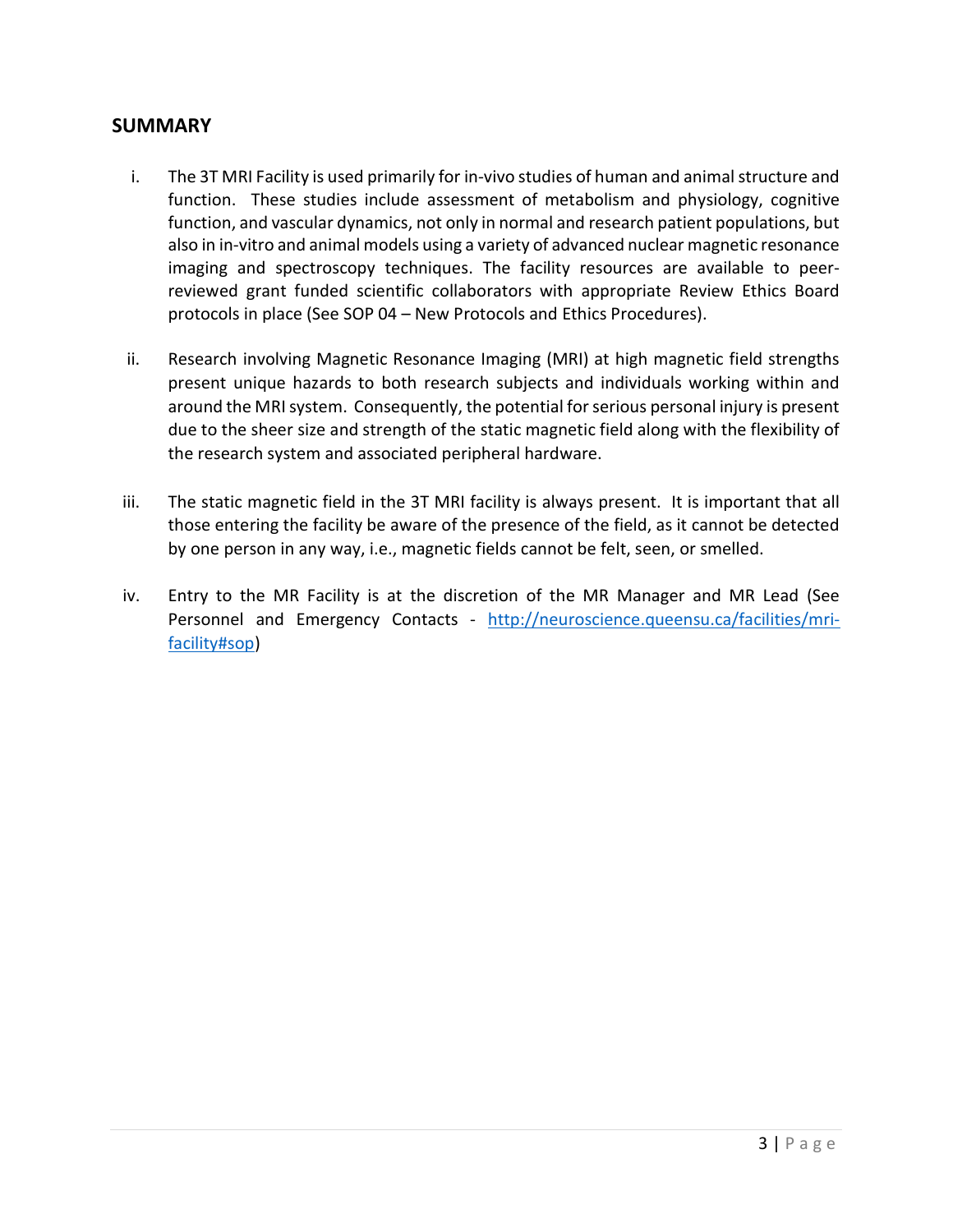## ENTRY RESTRICTIONS

- i. Operators and Medical Radiation Technologists (MRTs) of the 3T MRI Scanner that have been trained according to standards in either SOP 03 – Safety and Operator Training Procedures or SOP 17 – Student Run MRI Experiments
- ii. Investigators that are involved in research programs at the 3T MRI facility, and have complied with both the "New Faculty Agreement" (See http://neuroscience.queensu.ca/facilities/mri-facility#forms) and the regulations stated in SOP 03 - Safety and Operator Training Procedures.
- iii. Members of the groups of investigators, herein after referred to as Experimental Support Personnel, that are necessary to the successful execution and completion of the research project and have complied with the regulations stated in SOP 03 - Safety and Operator Training Procedures.
- iv. Visitors accompanied by authorized personnel that have complied with the procedures listed in SOP 02 - 3T MRI Facility Visitor Approval Policy.
- v. Volunteers and patients participating in studies and going in the magnet, that have complied with the regulations stated below as well as with regulations stated in SOP 04 - New Protocols and Ethics Procedures. Volunteers and patients are not required to read SOP 04. It is the responsibility of the investigator to ensure that all studies and corresponding volunteers/patients comply with regulations set out by the Review Ethics Board.
- vi. Essential building services personnel required for maintenance of the 3T MRI Facility and technical support for the computer systems in the facility.
- vii. All security access is subject to the discretion of the Facility Manager and the Facility Lead.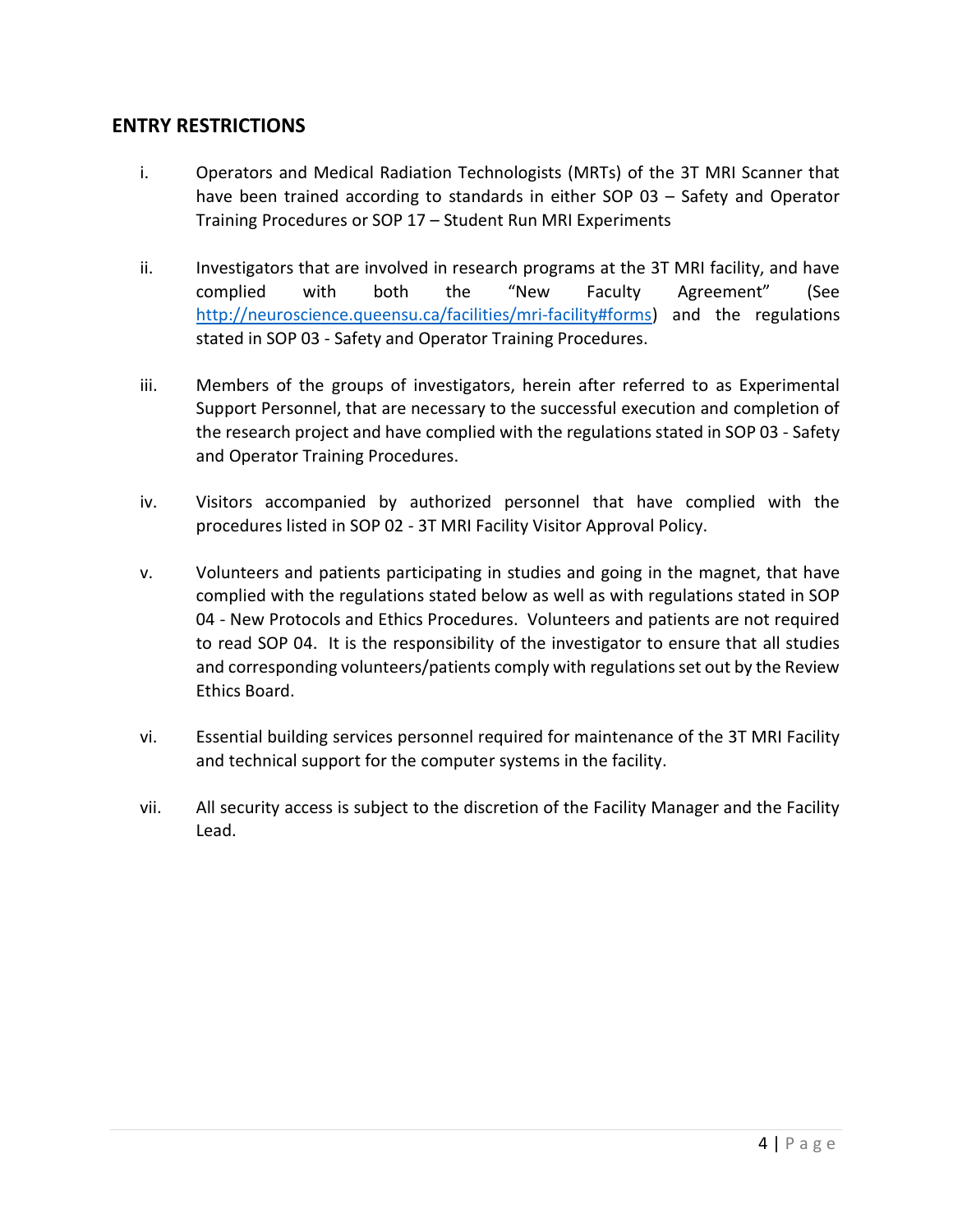# SECURITY ACCESS - PROCEDURE

- i. All those who would like to obtain and maintain security access to the Facility must complete the safety training as set out by the Facility and complete a Safety Checklist: "MAGNETIC RESONANCE (MR) IMAGING SAFETY CHECKLIST FOR INDIVIDUALS" (See http://neuroscience.queensu.ca/facilities/mri-facility#forms). See SOP 03 - Safety and Operator Training Procedures.
- ii. Operators require security access and must complete the safety and operator training listed in SOP 03 - Safety and Operator Training Procedures.
- iii. Students requiring operator access, must complete the training listed in SOP 17 Student Run MRI Experiments (which encompasses points i. and ii.)
- iv. Security Access will not be granted to anyone having any medical devices, implants or objects as listed in SOP 05 - General Safety Procedures.
- v. If a person displays inappropriate and/or unsafe behavior in the Facility, they can be denied access by the Operator, Manager, or Facility Lead. Reinstatement of security access can only then be granted by the Facility Management Committee.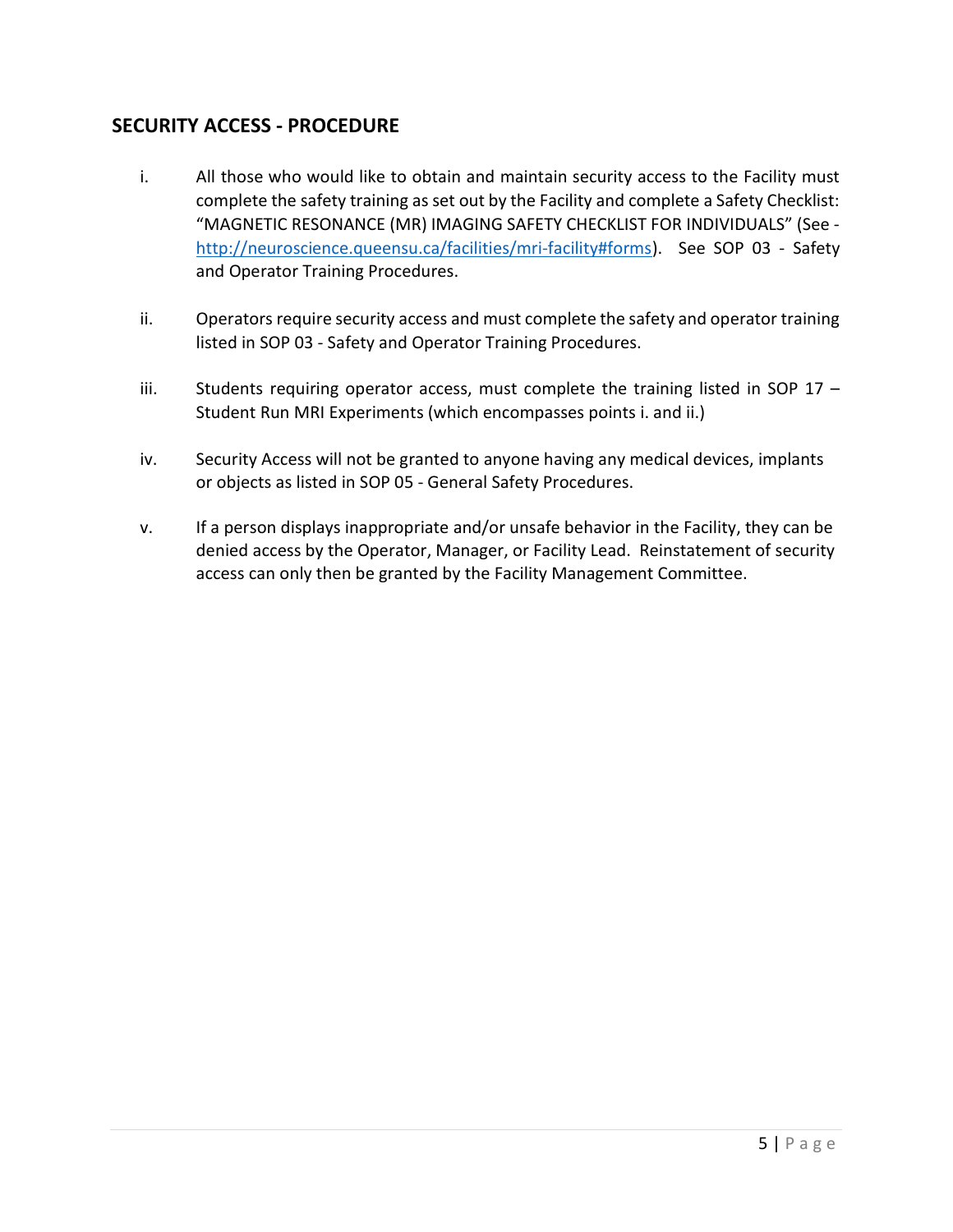### ENTRY REGULATIONS

- i. Visitors do not require security access to the 3T MRI Facility. They must follow the entry regulations listed in SOP 02 - 3T MRI Facility Visitor Approval Policy.
- ii. Volunteers/patients participating in research projects do not require security access to the facility and are required to complete the Safety Checklist: "MAGNETIC RESONANCE (MR) IMAGING SAFETY CHECKLIST FOR RESEARCH SUBJECTS" (See http://neuroscience.queensu.ca/facilities/mri-facility#forms) and screening form provided by the investigator of the study in question. The Safety Checklist will be that approved by the Facility Management Committee, and the screening form will comply with the Research Ethics Board protocol in question. See SOP 04 - New Protocols and Ethics Procedures.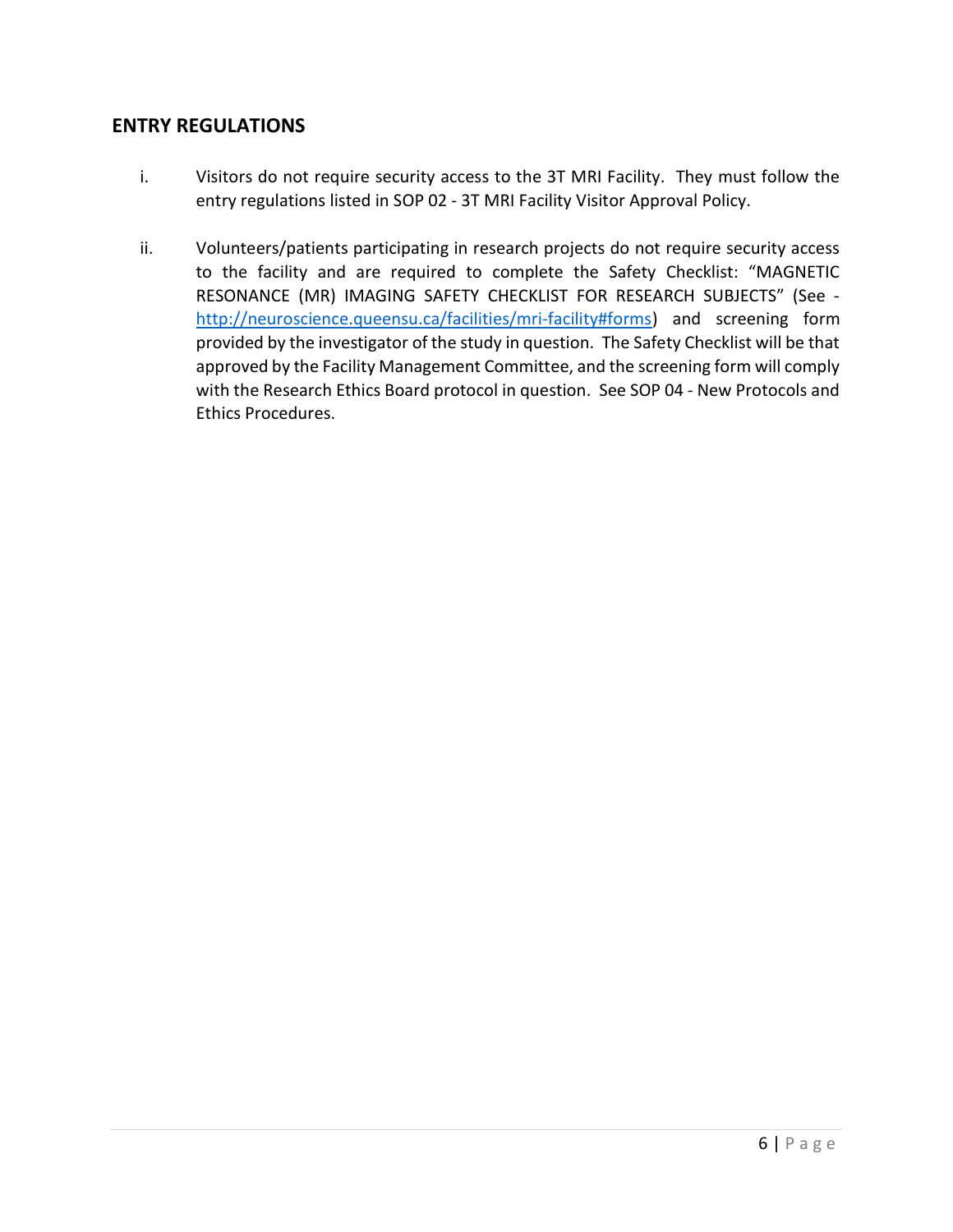# ESSENTIAL ACCESS

- i. All essential building services personnel must not enter the magnet room unless accompanied by the Facility Manager. Essential building personnel are not permitted to bring visitors into the 3T MRI Facility.
- ii. Cleaning and maintenance of the Magnet Room will be performed as part of the duties of the MR Staff.